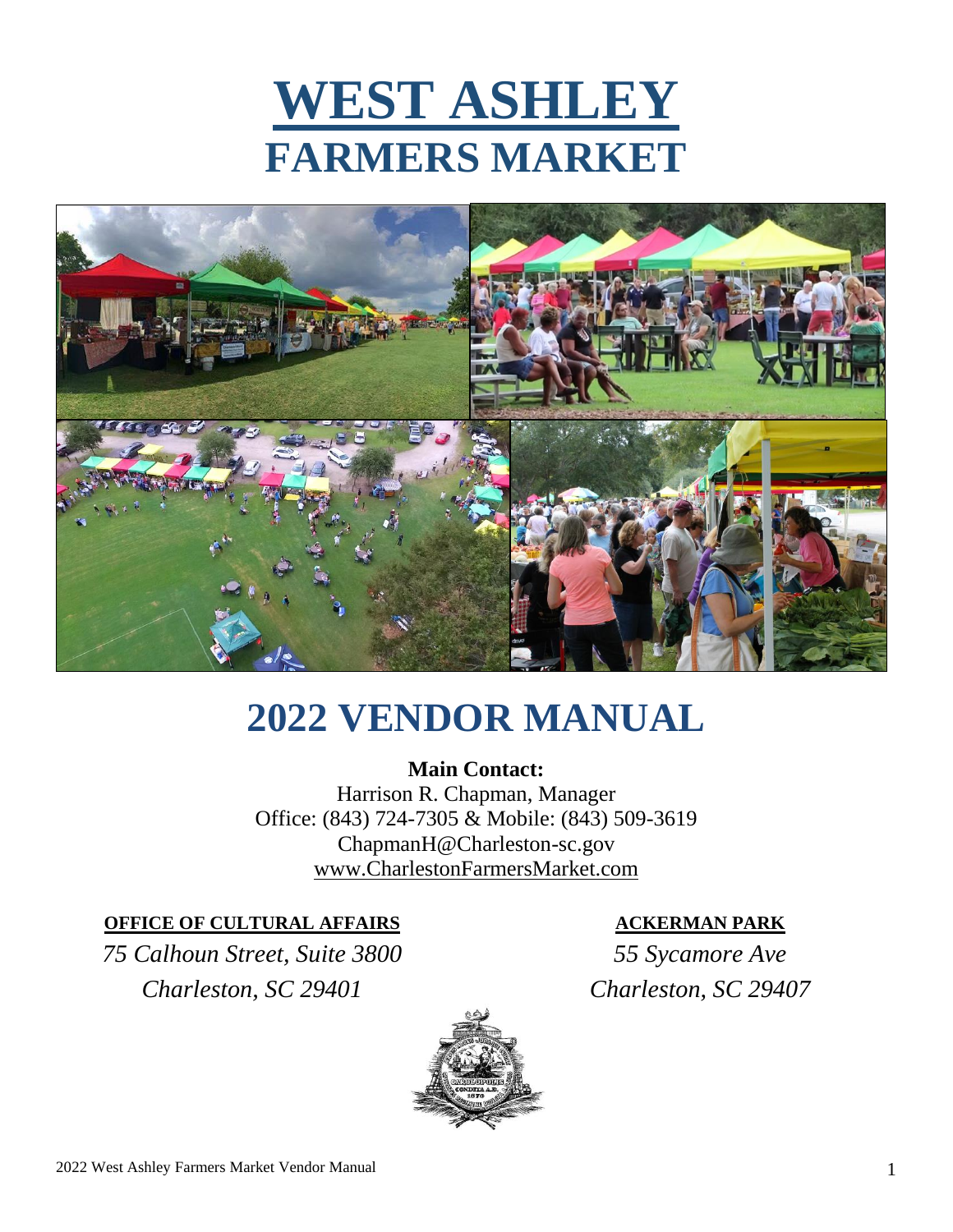# **Table of Contents**

# **Hours of Operation** About **General Acceptance Products Not Accepted** Certificates, Licenses & Permits Definition of Vendor Business Types Rules & Regulations Vendor Conduct & Courtesy Fees & Payments Farmer & Grower Rules & Regulations **General Information Weather Related Cancellations Geographical Boundaries Appendix I** SC DHEC - Retail Food Establishment Regulations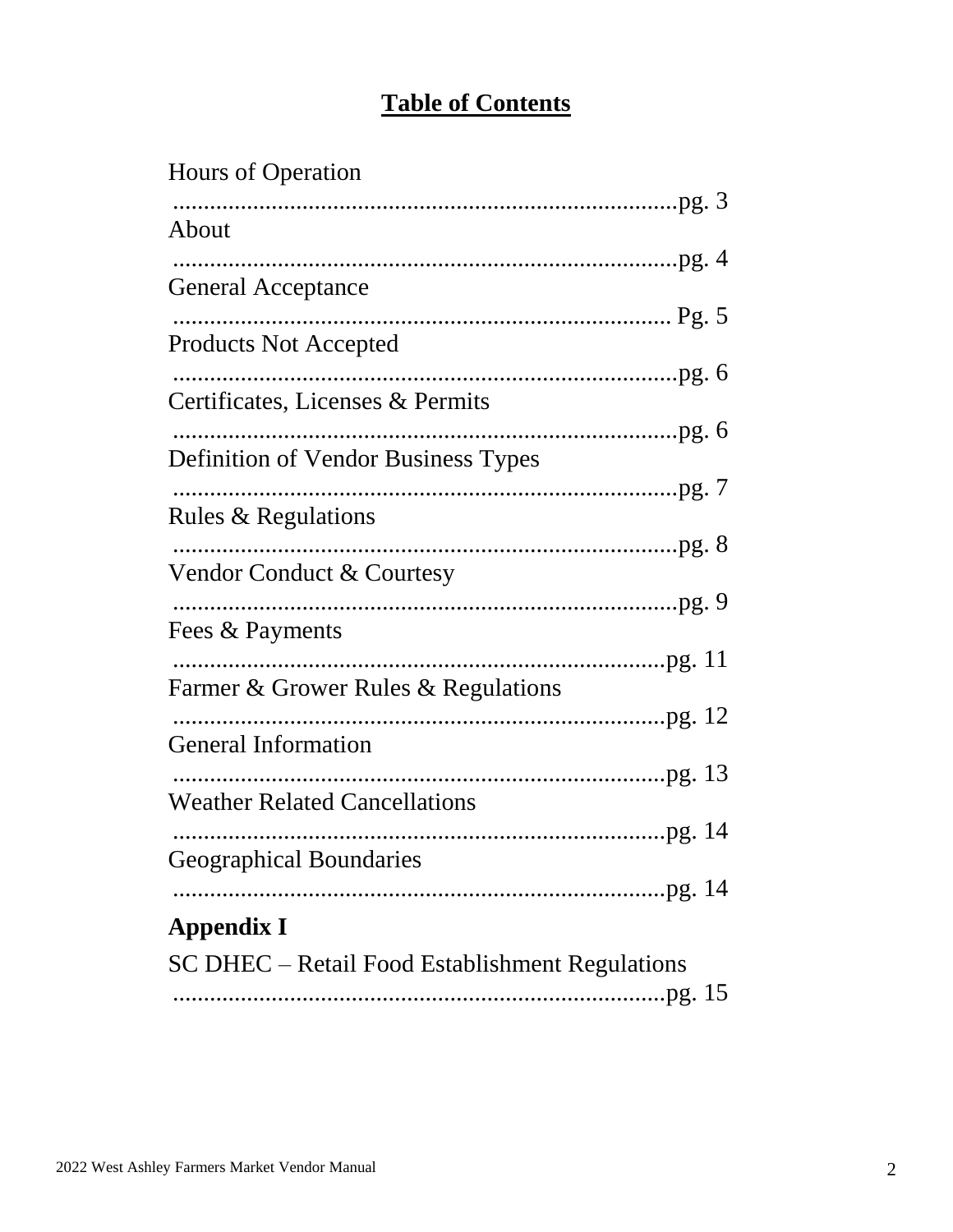The West Ashley Farmers Market (WAFM) will resume activity at Ackerman Park, located at 55 Sycamore Avenue with an initial schedule of Wednesday afternoon markets running April  $20<sup>th</sup>$  through November  $2<sup>nd</sup>$ with market hours starting at 3 p.m. each week (closing time is anticipated as 7 p.m., but may vary based on actual time of sunset). Information about additional market dates and related special events will be announced as the market season proceeds.

The market is dedicated to the support and advocacy of Lowcountry farmers and growers and will offer a variety of local produce, plants, herbs as well as food concessionaires, community groups, live entertainment and a variety of activities. Attracting locals and visitors alike, the market offers a place for community connection, bringing together people from all parts of the Lowcountry and beyond.

# **Regular Season**

# Wednesday, 3:00 – 7:00 PM

# April 20th – November 2nd

*(October-November, closure shifts to 6:30 PM)*

Hours of operation are subject to change at the discretion of Market Management. Adjustments to hours of operation typically arises in the event of an "Extreme Weather Warning" issued by NOAA's (National Oceanic & Atmospheric Association) National Weather Service.

See Weather Related Cancellations (*pg. 13)*.

The market is committed to creating a diverse marketplace with the highest quality, locally produced products available. All applicants must reside and operate within the market's geographical boundaries (*pg. 14*), while priority acceptance is given to Charleston County. Proof of Business Address will be required to include one or all of the following: Lease agreement or Title to Real Estate (Deed) and/or Property Taxes. Additionally, all vendors must have all required paperwork prior to operating, which includes, but not limited to; current year City of Charleston Business License, SC Retail License, Proof of General Liability Insurance with the proper additionally insured parties listed (City of Charleston; 80 Broad Street, Charleston, SC 29401), SCDHEC Certificate and/or the appropriate SCDA-RVC's. The City of Charleston reserves the right to make onsite visits to business establishments and reserves the right to require additional proof of residency or business location. Although the market will not be bound to apply a particular set of selection criteria in every instance and must reserve unconditional discretion to accept or deny an applicant, Management considers many factors while evaluating each submission and invites all eligible vendors to apply.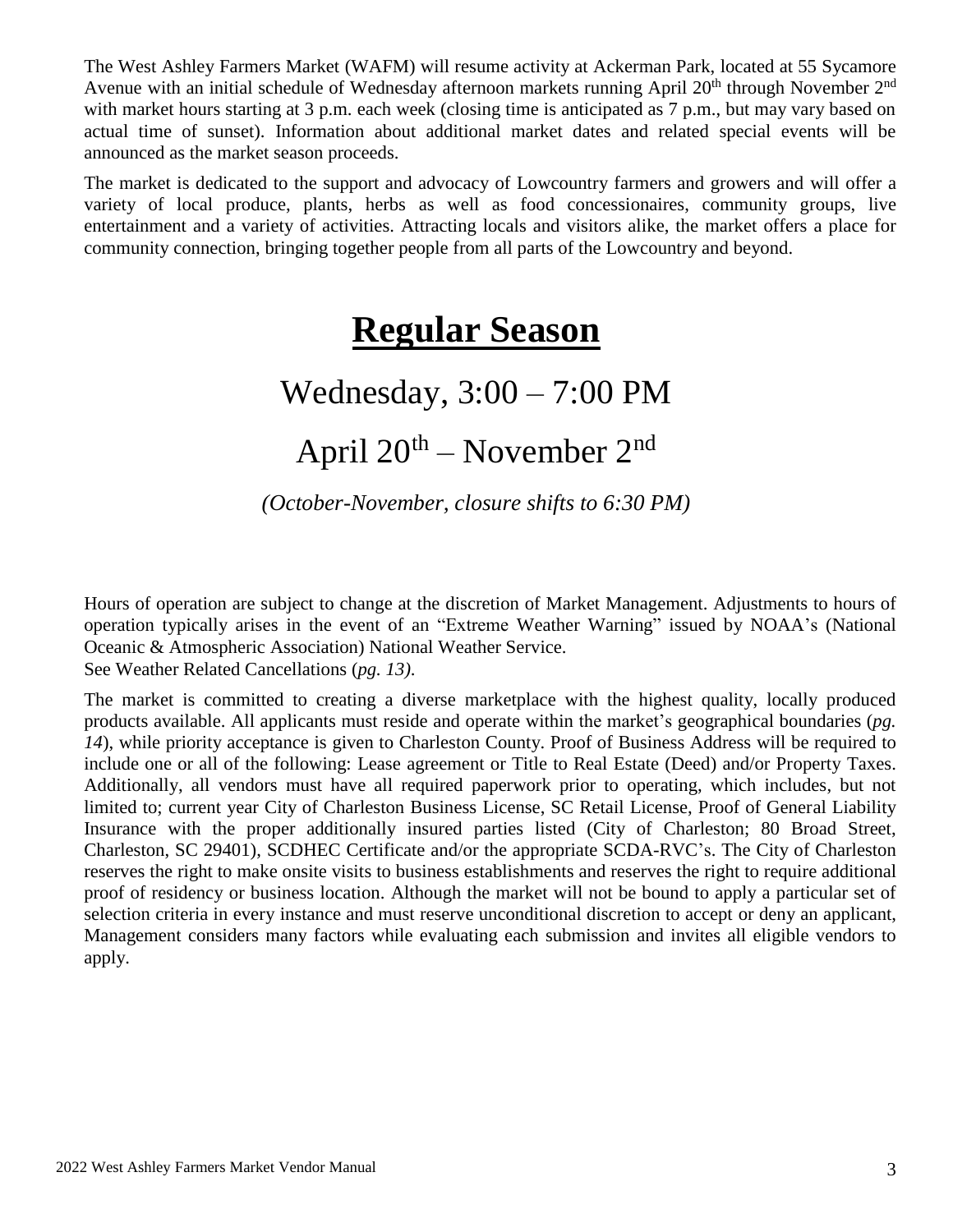## **About**

## **VISION**

The market is dedicated to the support and advocacy of Lowcountry farmers and growers and offers a variety of local produce, plants, herbs as well as food concessions. The market allows for:

- Local food growers and producers to prosper by finding local market places for their products
- Every resident to have access to high quality nutritious, locally grown food
- Residents to understand the value of strengthening the local economy by purchasing locally grown food
- Sustainable farming and local food production expansion as more people choose to enter these professions
- To grow, nourish and inspire the community

The market is playing a central role in creating this food system and in fostering an economically, ecologically and socially sustainable community.

## **MISSION**

To provide a venue where local farmers, producers and food concessionaires are able to come together to offer a variety of fresh, local produce and regional fare directly to the consumer. The market encourages direct communication between consumers and producers, fostering social gathering and community development.

## **WE VALUE**

- Nourishment: food is the heart and soul of our lives. Access to fresh, nutritious food is a foundation for health and human dignity
- Sustainability: our market and operation model social, ecological and economic sustainability
- Relationships: positive, personal connections and cooperation underlie our contributions to the community
- Excellence: by combining innovation and industriousness, we can achieve our best while making the market fun, functional and beautiful
- Organizational Strength: maintaining financial strength and the integrity of our organization's practices allows us to offer personal and professional fulfillment to our employees and valuable support to our vendors

# **MARKET ADVISORY COMMITTEE**

Market Advisory Committee (MAC) constitutes a panel of interested volunteers and vendors who recommend vendor program priorities and who serve as a sounding board for program initiatives, as informed advocates for WAFM. The MAC assists Market Management in reviewing rules and procedures. The MAC provides a channel for WAFM vendors to have their voices heard by members of the MAC for consideration and vetting to Market Management.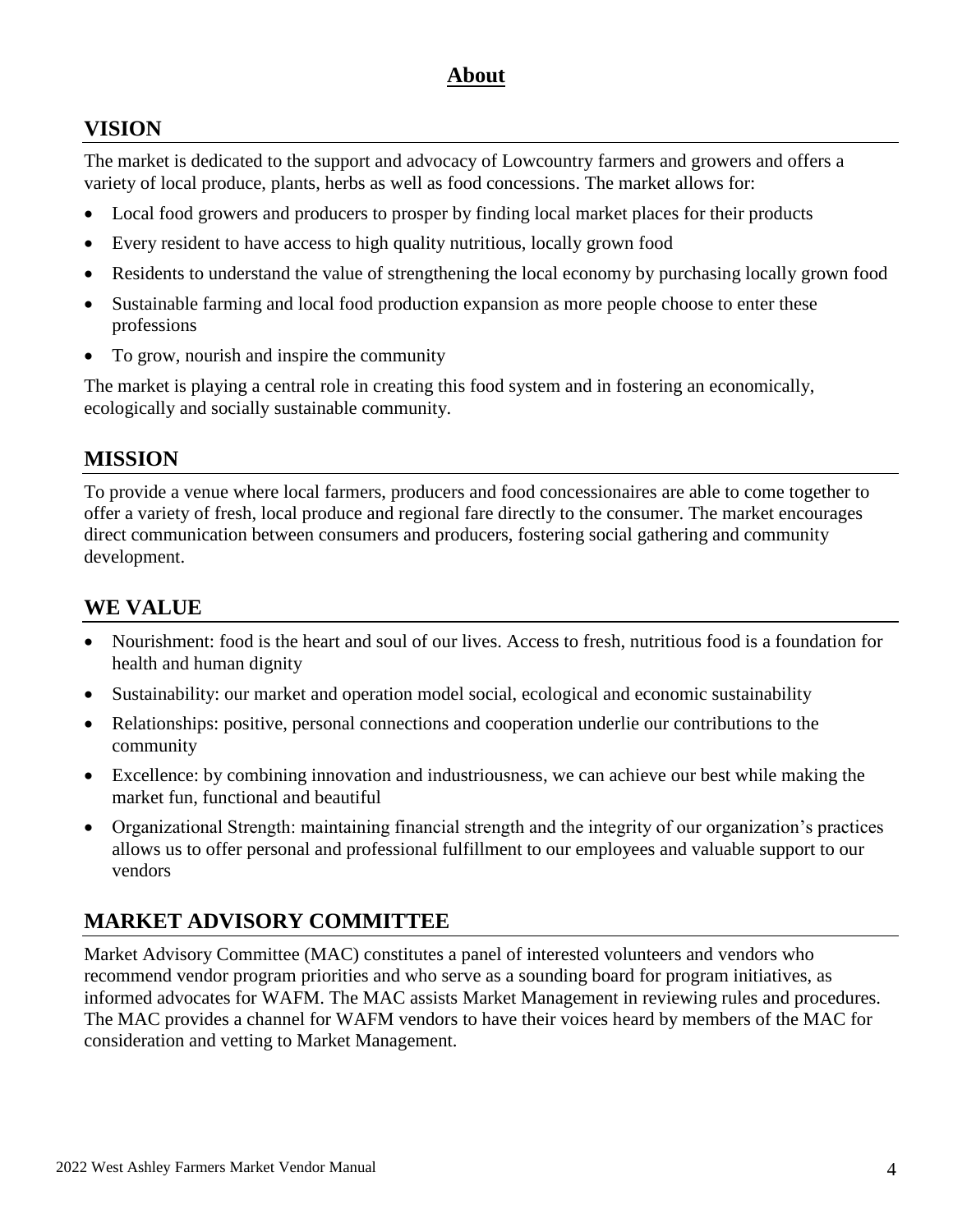# **GENERAL ACCEPTANCE**

In order of priority

#### **1. Agriculture**

- Farmer & Grower Vendors have priority over all other vendors
- Priority is given to Farmer & Grower Vendors who bring product to market that is 100% grown and harvested on farmland, located within the market's Geographical Boundaries, which they own/operate
- Farmer & Grower Vendors who use environmentally responsible and sustainable growing, breeding, raising and harvesting methods will also have priority
- Priority is given to other vendors displaying a more abundant use of local ingredients in prepared food

### **2. Product Quality**

- Consistently high product quality
- Products should be grown or processed using traditional and/or sustainable techniques
- No genetically-modified seeds may be sold at the market at any time
- Clean and attractive displays

### **3. Conduct, Compliance & Customer Service**

- History of compliance with market rules and federal, state, and local regulations
- Positive vendor conduct toward customers, fellow vendors, market staff and volunteers
- Courteous, strong customer service and knowledgeable staff
- Timely submission of application, licenses and other market correspondence
- Acceptable billing and payment history according to Fees & Payment Procedures

### **4. Product Balancing**

- Products that are unique or unusual
- Products not already represented in the market
- Product not readily available through national distribution channels
- Products not included in an application may be restricted from the market to avoid duplication

### **5. Record as a previous vendor**

- Attendance record
- History of compliance with market rules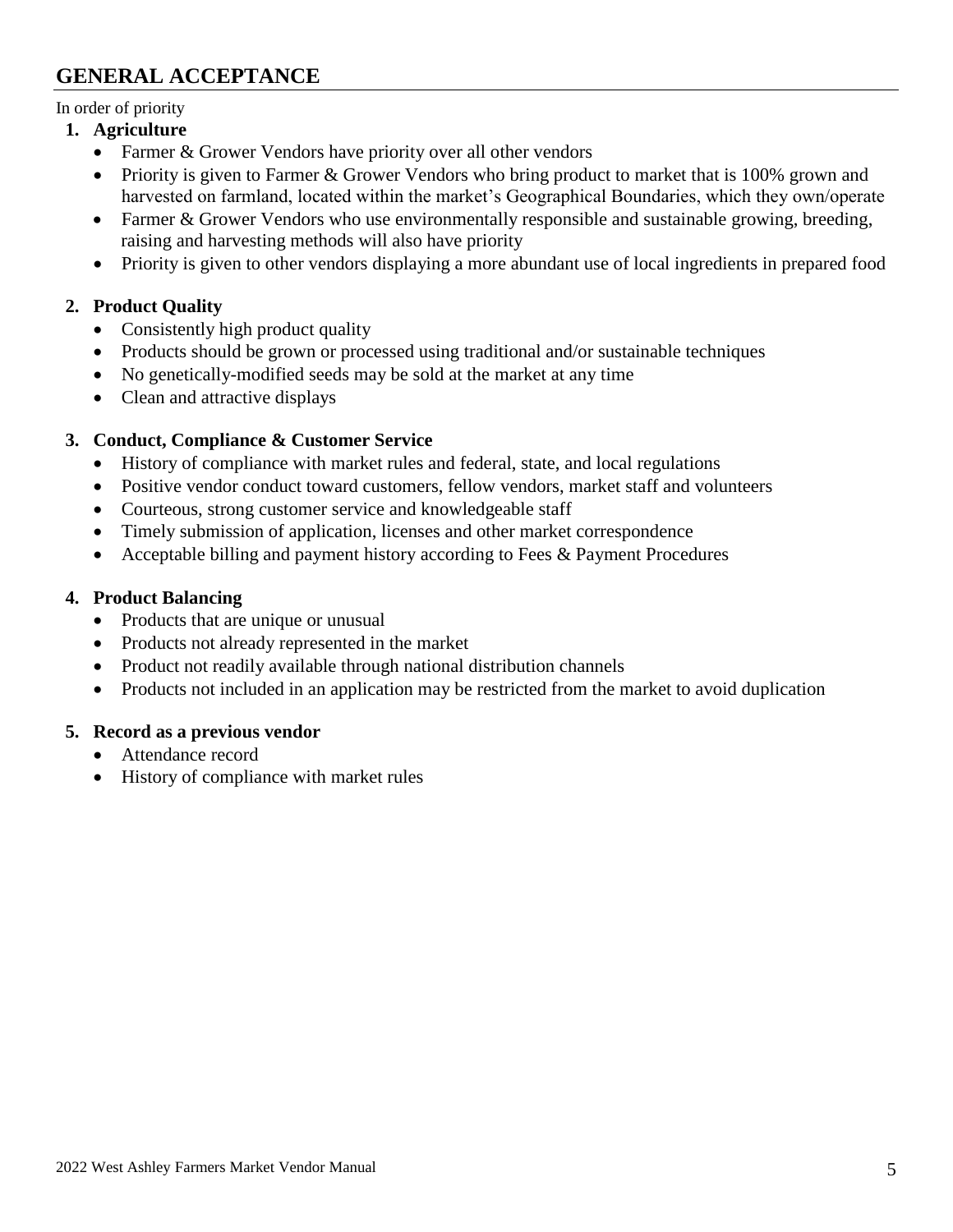# **PRODUCTS NOT ACCEPTED**

The market is committed to showcasing locally grown produce. With this in mind, the market will not accept the following items:

- There is no opportunity for re-sale of manufactured food products. The vendor must have prepared the food in a SCDHEC approved kitchen within the market's Geographical Boundaries (*pg. 14*)
- Applicants living outside of the market's Geographical Boundaries (*pg. 14*)
- Vendors cannot be part of a national franchise or a corporate chain of businesses
- Locally produced packaged food products with broad national distribution
- Food Concessionaire Vendors cannot duplicate an existing retail location that the vendor owns, operates, manages or participates in directly and/or indirectly; exceptions are made for bakers whose ovens are at the vendor's bakery and for vendors who own a restaurant and use the restaurant's commercial kitchen to prepare food items for sale at the WAFM. All kitchens must meet SCDHEC requirements.
- Food Concessionaire Vendors preparing food items intended for immediate or on-site consumption at the WAFM shall not duplicate the food items sold by the vendor at the restaurant they own, operate, manage or participate in directly and/or indirectly.

# **CERTIFICATES, LICENSES & PERMITS**

Vendors are responsible for complying with all City, State and Federal requirements governing the sale and production of all products and for acquiring the necessary permits and licenses necessary for operating their business. The following is a list of common permits and licenses required; however, it is not exhaustive.

- **At the time of application**, vendors must provide clear, written information about production methods, which can be available to market Management or any consumer upon request
- **At the time of application**, vendors must provide proof of residency and proof of business address, which must be within the market's Geographical Boundaries *(pg. 14)*
- **All Food Concessionaires, Processors**, **Seafood, and those offering samples** must abide by all regulations enforced by SC DHEC (Department for Health & Environmental Control) and have a SC DHEC approved kitchen, and/or the proper SCDA-RVC (South Carolina Department of Agriculture – Registration Verification Certificate) for select packaged products*.* For more information regarding DHEC and/or SCDA, use the contacts listed below;
- **SC DHEC**: (803) 898-3432 Email: info@dhec.sc.gov
- **SCDA:** (803)734-2190 Email: ACuller@scda.sc.gov

Upon acceptance**, all vendors** must provide the following;

- 2020 City of Charleston Business License: (843) 724-3711
	- o Licensing Clerk & Revenue Collections Office
		- 2 George Street, Suite 1700 Charleston, SC 29401
- SC Retail License: (803) 898-5000
	- o SC Department of Revenue
		- SC Department of Revenue Sales Tax Return Columbia, SC 29214-0101
- **Proof of General Liability Insurance** of no less than \$1,000,000 with the City of Charleston named as an additionally insured party; City of Charleston – 80 Broad Street, Charleston, SC 29401. Vendors are responsible for obtaining insurance coverage on their own and provide proof in accordance with these requirements to Market Management prior to operating.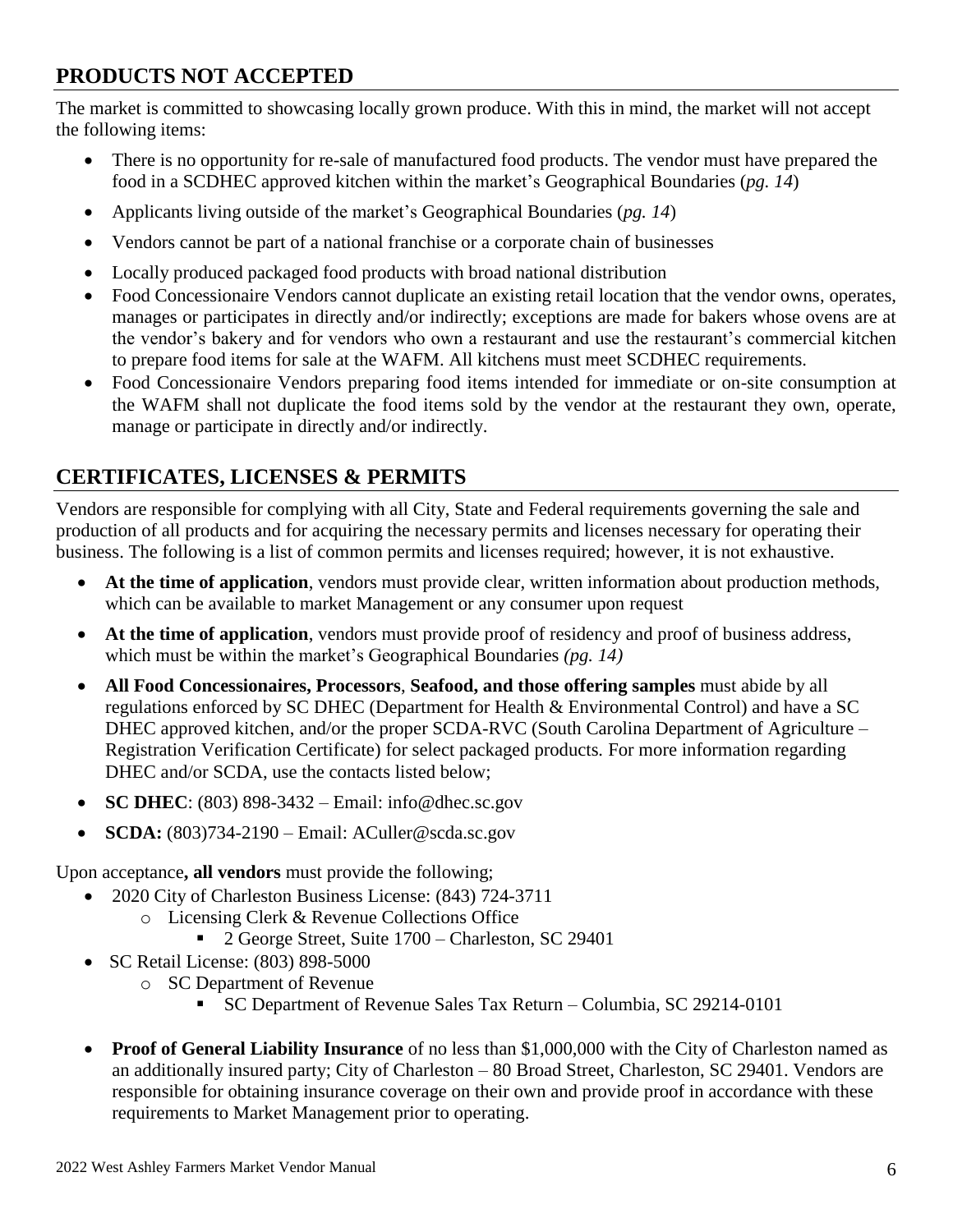# **DEFINITIONS OF VENDOR BUSINESS TYPES**

*The market does not offer exclusive rights to any one vendor to sell any one product. Customers benefit from having a choice. Management reserves the right to deny entry to same or similar products if it is believed the number of vendors offering the product is excessive.* **A** *vendor* **is the owner/operator of a business entity approved to sell specific products during a specific duration by market Management**. A vendor shall not operate under a franchise agreement. A vendor shall not share their assigned location with other entities. All products must be grown, raised, produced, caught or gathered by the vendor within the market's boundaries and must be approved prior to operating. A *Rotating Vendor* is only allowed to operate on days assigned to them by Market Management.

- 1. **Active Farmer & Grower (F/G)** is a person actively involved and invested in the planting, growing and harvesting of agricultural product on owned, rented, leased or share-cropped land. This definition includes ranchers and dairymen. If a F/G Vendor farms on land(s) they rent or lease, they must provide Market Management with a copy of the signed lease agreement(s).
	- a. **Farm Products** are grown or raised by the F/G Vendor upon land located within the market's geographical boundaries that the farmer controls through ownership, lease, rental or other legal agreement. These products are fresh fruits/vegetables, nuts, honey, eggs, herbs, flowers, meat, seafood and dairy products.
	- b. **Meat & Dairy Products** must be labeled as processed food products in accordance with SCDA and SCDHEC regulations for processed, packaged, and potentially hazardous food products.
	- c. **Seafood;** edible marine fish and shellfish raised or caught by the F/G Vendor in SC waters.
	- d. **Processed Farm Products** are farm products made from raw ingredients, a majority of which are grown and produced by the farmer. These products include all farm products that must in some way be processed *including cheeses, dairy, meats, viticulture, dried fruits and vegetables, juices, jam or other processed agricultural and livestock food products***.** Some processed farm products are not processed by the farmer but, are processed products which the vendor made from raw ingredients purchased from a local farmer which have been cooked, canned, dried, baked, preserved or otherwise significantly treated. **The market recognizes the distinction between processed farm products made by the farmer and those products that are purchased and then processed.**
	- e. **Nursery Products** are grown or raised by the F/G vendor upon land they control through ownership, lease, rental or other legal agreement. Nursery products are fresh cut or potted flowers, bedding plants, seeds, perennials, annuals, trees or shrubs that are propagated from seed, cuttings, bulbs, plugs or plant divisions. Nursery product vendors require a nursery license issued by SCDA, which must be submitted prior to vending at the market.
- 2. **Food Concessionaire** is a vendor who sells food that is freshly made and available for immediate consumption on-site or packaged food for future consumption.
	- a. **Bakery/Chocolatier** bakes breads, pastries, desserts or makes chocolates.
	- b. **Cheese Maker** is a person who makes and sells cheese that contains milk sourced from a local farmer or other entity who produces the local milk for the Cheese Maker.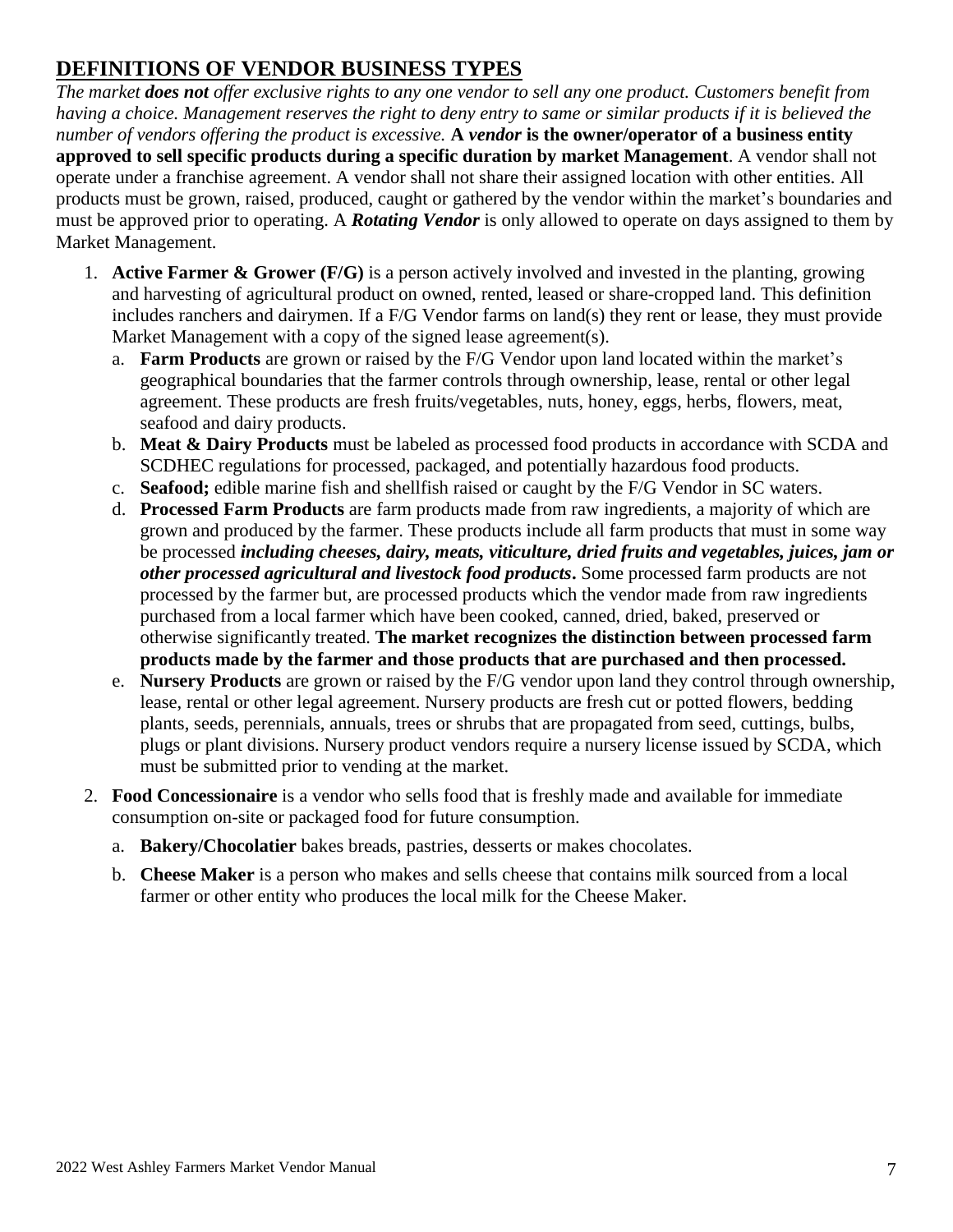# **RULES & REGULATIONS**

Market Management reserves the right to deny a vendor's application or to prohibit anyone from selling at the market, or to prohibit any product from being sold at the market. Vendors and their employees must comply with all Rules & Regulations and On-Site Operation Guidelines. Market Management reserves the right to promulgate new and/or modify existing Rules & Regulations and On-Site Operation Guidelines during the course of any Regular Season, or other special event, if necessary.

## **APPLICATION & PARTICIPATION AGREEMENT**

- All prospective vendors must read the current Vendor Manual in full, complete and sign a Vendor Application & Participation Agreement.
- Application fee: All applicants must submit a non-refundable application fee of \$20. (Check/Money Order)
- Vendor selling privileges are for a specified period of time and limited to the current season.
- All accepted vendors are required to attend a vendor meeting, which will be scheduled upon acceptance.
- Acceptance into the 2022 Season, in no way guarantees acceptance into a future season.

## **PRODUCT DECLARATION**

- Vendors must include a full list of products they intend to sell with their application. Vendors are only permitted to sell products that have been approved by Market Management.
- This is a producer-only market with no re-sale products permitted. Buying products from another business and then reselling those products is not permitted at the market and can result in disciplinary action. (Exception: 75/25 rule for F/G Vendors)
- Market Management reserves the right to be the sole t-shirt, sweatshirt, and poster vendor
- Vendors shall not use the name of an existing restaurant or business at CFM that the vendor owns, operates, manages and/or participates in directly and/or indirectly.

## **ABSENCES**

Vendors are expected to operate at each market that is assigned to them by Market Management. Vendors are financially responsible for all fees at markets for which they operate. The owner of the business is encouraged to be present at the market at least 75% of the regular season; the other 25% may be a designated employee; however, this practice is discouraged.

## **BOOTH SETUP**

- Vendors must supply their own tables, chairs, trash receptacles and signage.
- Canopies (measure; 10' x 10' or 8' x 8'), will be provided by Market Management. A specific quantity of canopies will be determined at the discretion of Market Management and any number of canopies, exceeding one will require an additional rental fee.
- Weights for securing each canopy leg will be provided by Market Management; although each vendor is responsible for making sure their canopy is properly secured and must notify Market Management if weights were not provided and attached properly. Weights must remain on each canopy leg for the entire duration in which the canopy is setup.
- Clean & Safe: vendors are responsible for keeping their spaces clean and attractive at all times and must clean up their space prior to departing, including sweeping up any debris and removing all trash from Ackerman Park and the adjacent property. No dumping; ice, liquids, food waste, sewage, etc.
- See "Appendix I for expectations for compliance with SC DHEC Regulations regarding handwashing stations.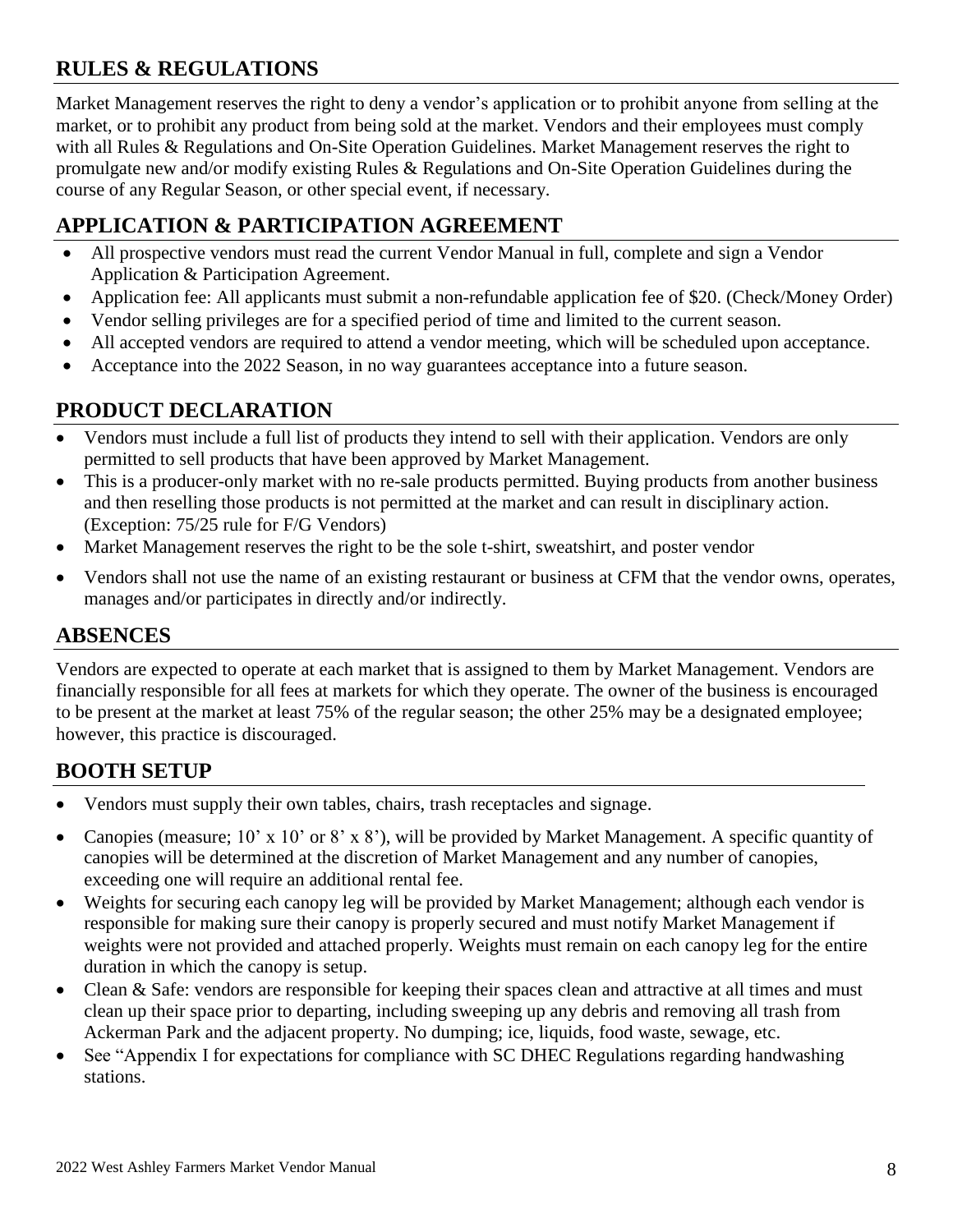# **VENDOR CONDUCT & COURTESY**

- Vendors are not allowed to operate handheld devices of any kind while driving in Ackerman Park and the adjacent parking lot.
- The speed limit in Ackerman Park is 10 mph; speeding will result in immediate disciplinary action.
- Vendors must turn all motored vehicles off while stationary to reduce inhalation of hazardous fumes.
- Vendors **are not permitted** to use the following techniques while operating at the market**:** hawking, calling attention to products in a loud, repetitive public manner, selling products in an aggressive manner, standing in a pedestrian right-of-way, or conducting business outside of their assigned space.
- **Threatening behavior, vandalism and the use or threats of violence will constitute immediate removal from the market.** Threats, threatening behavior or acts of violence against any participants while on-site, at offices or by electronic means will not be tolerated. Any person who engages in this behavior shall be removed from the premises as quickly as safety permits, and must await disciplinary measures prior to operating at a following market. Subsequent to the investigation, Management will respond appropriately. Possible outcomes include, but are not limited to; suspension, termination of any business relationship, and the pursuit of criminal prosecution of the person or persons involved.
- Any Vendor who is convicted of a crime during the course of the season must report their conviction to Management. In the event of such a conviction, Management and City of Charleston at its sole election reserves the right to expel a vendor in light of this criminal conviction.
- Vendors and their employees must behave courteously and conduct themselves professionally at all times. Vendors are not allowed to publicly disparage other vendors or their products; this behavior is grounds for immediate expulsion and other disciplinary actions may be taken.
- Vendors must ensure that all persons working at their booths are familiar and knowledgeable of all products and adhere to all **Rules & Regulations** and **On-Site Operation Guidelines**.
- Individuals under the age of 18 must be accompanied by an adult while operating a booth at the market.

# **DAMAGE TO CITY PROPERTY**

The City of Charleston shall be reimbursed for any damage caused by a vendor, to market or City of Charleston property. This requirement includes, but is not limited to damage to; sidewalks, grounds, vehicles, fencing, canopies, and any other property owned by or provided by the City of Charleston.

## **CUSTOMER QUERIES**

Vendors are discouraged from selling at below-cost pricing, thus undercutting potential sales of other vendors. All items for sale must be clearly marked with their retail price. Prices may be posted on the product with an individual sign or posted as a list of prices on a large sign or board. Questions regarding production techniques must be answered factually and knowledgeably. False packaging and incorporating the exposure of the best products at the top of a package with inferior product(s) packed below will be considered fraudulent and a violation of **Rules & Regulations**.

# **STAYING GREEN**

Vendors are required to use environmentally responsible and sustainable methods of production and packaging. These practices are recognized during the annual vendor review.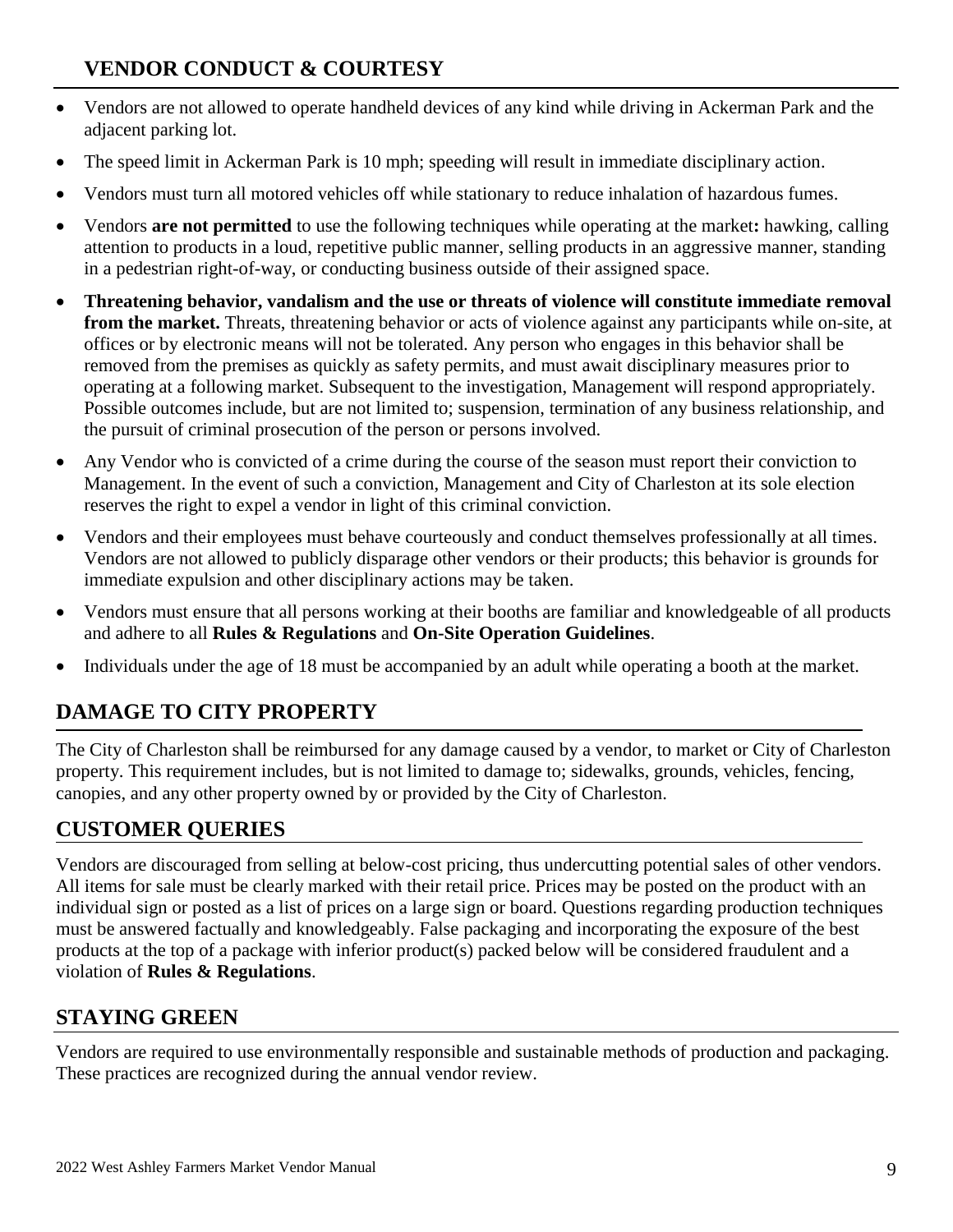# **VENDOR IDENTIFICATION**

Each vendor's booth must prominently display a sign which clearly identifies the business by the name listed on their application. Signs must be professional in appearance. Signs must be in place *during hours of operation*. All descriptions of products must be accurate and truthful. Signs are subject to approval by Market Management.

# **ELECTRICITY**

All electrical equipment must be approved by Market Management. Vendors, who require access to electricity are responsible for providing outdoor extension cords as well as an adequate number of mats or runners which must cover all portions of the cord that lie in areas used as pedestrian right-of-ways. Access to electricity within Ackerman Park is limited and any request to power electrical equipment must be approved. Market Management is unable to guarantee electricity to all vendors. A specific number of outlets will be assigned upon acceptance.

# **TRASH**

Vendors are responsible for collecting and removing all trash and other waste, which their booth generates and shall not dispose of it at a neighboring business's receptacle/dumpster.

# **POSSESSION OF WEAPONS**

Firearms, knives or other objects used as a weapon by a vendor, his or her employee(s), or agent, constitutes a violation of **Rules & Regulations** and will constitute immediate and permanent expulsion from the market.

## **SOLICITATION**

Solicitation for products, services, or charitable contributions, not specifically addressed as a market commodity, or by vendors other than market vendors, will not be permitted, except with special permission granted by the City of Charleston and Market Management.

# **ALCOHOLIC BEVERAGES**

The selling or consumption of alcoholic beverages is prohibited at all times and will be grounds for immediate and permanent expulsion from the market.

# **ILLEGAL DRUGS**

The selling, distribution, or possession of drugs or drug paraphernalia is prohibited and will be grounds for immediate and permanent expulsion from the market.

## **ROTATING VENDOR**

A rotating vendor operates on a schedule less frequent than full time vendors and may differ from those of other rotating vendors. A rotating vendor is not a full time vendor. A rotating vendor is only permitted to operate on days assigned to them by Market Management. A vendor must signify on the Application & Participation Agreement as to whether they are applying to be a full-time or rotating vendor. Rotating frequency will be determined by Market Management upon acceptance.

## **VENDOR SPACE**

Vendors **are not permitted to** sublet their space to others. Prepaid fees are non-transferable to other vendors. If a vendor sells their business, the vendor is not permitted to transfer the space to the new owner or any other party. A vendor's space is assigned to them by Market Management and is subject to change at the discretion of Market Management at any time.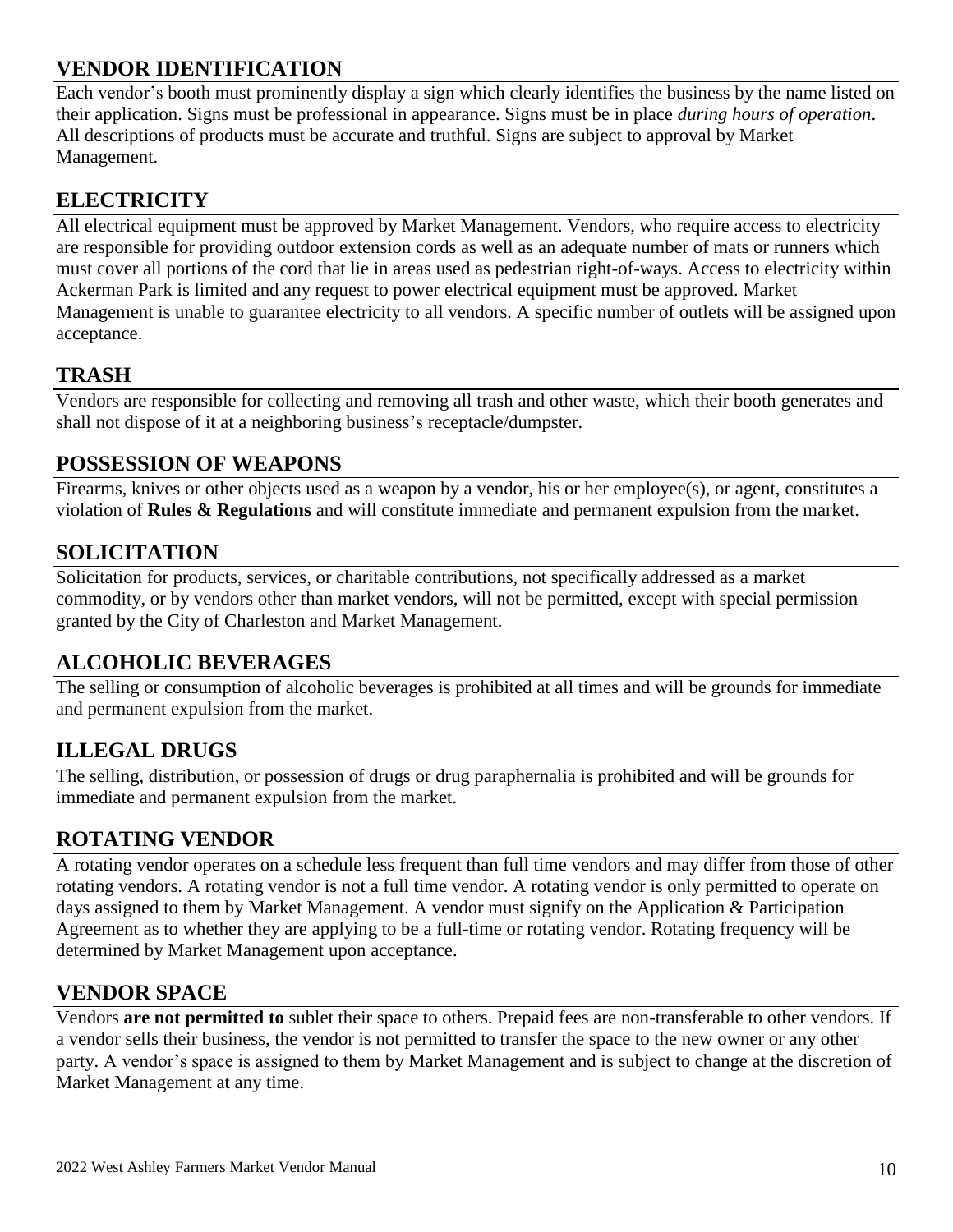## **PAYMENT METHODS**

- 1. **Full Season Advanced payment (Not Available in 2022 Season)** a. Payment due in full on or before the first market of the season b. Discount: 20%
- 2. **1/2 Season Advanced payment (Not Available during 2022 Season)** a. Payment due in full on or before the first market of each period b. Discount: 10%
- 3. If a vendor cancels the remainder of a season, any advance discounts will be forfeited, in the event a refund is issued.
- 4. **Pay online with a Credit Card**………. Links will be provided upon acceptance
- 5. On-site payments must be submitted to market management prior to the start of each market day and must be submitted by; Credit Card (No Amex), check or money order; made payable to; City of Charleston. (Cash is not accepted for vendor fees, at any time)

## **FEES & PAYMENT PROCEDURES**

- 1. **Application Fee of \$20:** Due to the level of attention required to process and verify information presented in vendor applications, a non-refundable fee must accompany all applications.
- 2. **Vendor Fees per day:**
	- 1.  $$25$  Cart Space (No Canopy & Approx. 6' x 4')
	- 2. \$35 One canopy, provided and setup by the City of Charleston
	- 3. \$35 Food Truck (No access to electricity; generators permitted)

#### 3. **Late Payment**

- All vendor fees must be paid in full prior to operating at the market each week.
- Vendors must notify Market Management *in writing* of any change of mailing address or contact information.
- Vendors are responsible for any late payment fees, which accrue due to a change of address not being communicated to Market Management *in writing*.
- A late payment fee of \$10 will be assessed to a vendor's account on the following business day, while recurring every 7 days.
- All vendor fees, including late payment fees must be paid in full prior to returning to operate.

#### 4. **Returned Check Policy**

Checks or ACH transactions returned for insufficient funds will be charged a \$25 fee. Vendors are not allowed to operate at the market until all fees have been paid in full and the violation must have been remedied prior to the vendor returning. The City of Charleston is not responsible for bank fees charged due to a redeposit of bounced checks.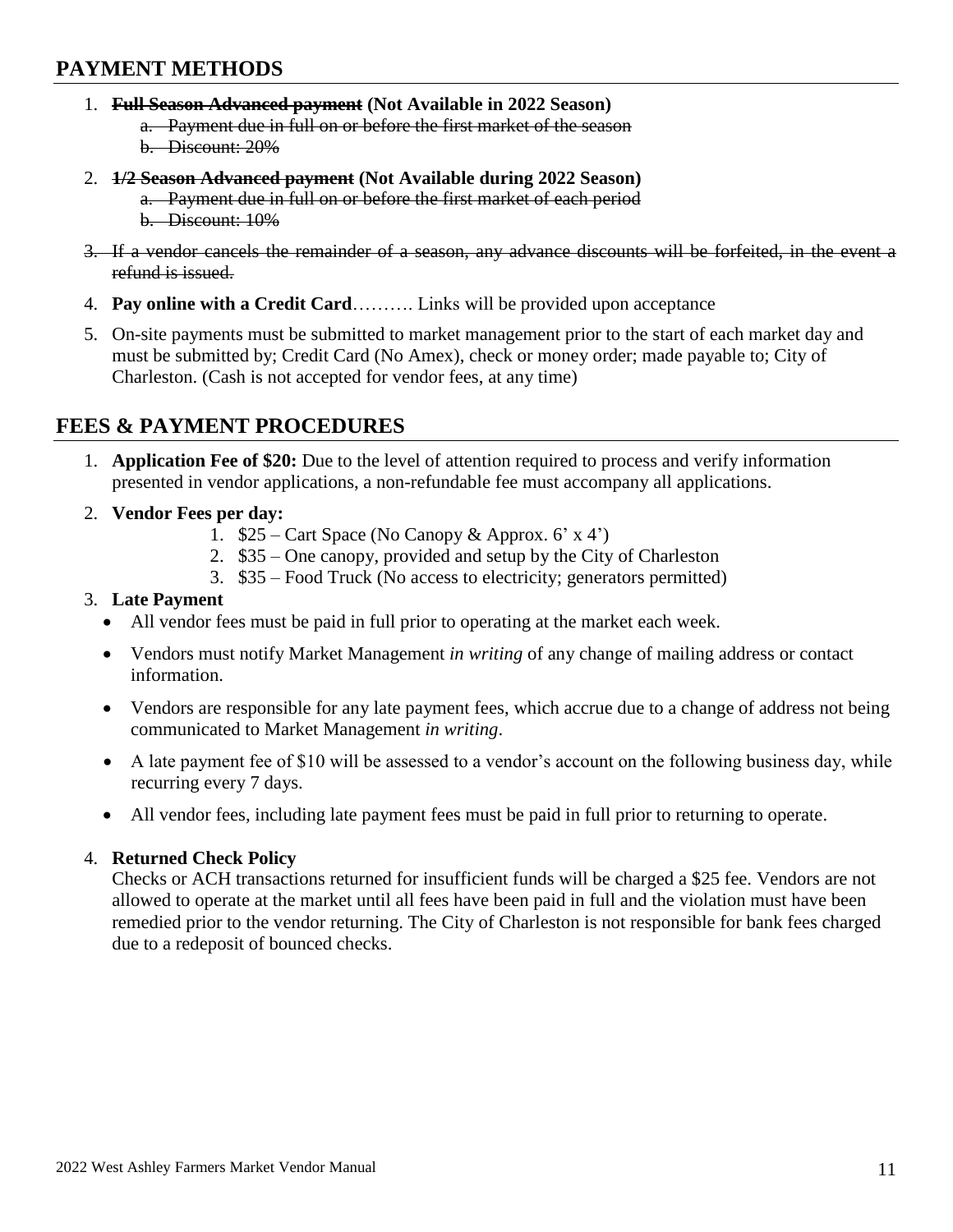### **FARMER & GROWER RULES & REGULATIONS**

#### (IN ADDITION TO GENERAL RULES & REGULATIONS)

- The WAFM is a producer-only market. Exceptions are noted during the non-harvest periods outlined in the **Rules & Regulations**; produce must originate within the SSAWG (Southern Sustainable Agriculture Working Group) region, including; NC, SC, VA, GA, FL, AL, TN, WV, KY and MS. Produce grown outside of the SSAWG region is not allowed to be purchased and resold at the WAFM at any time.
- Vendors must reside and operate within the designated geographical boundaries in order to be considered eligible to participate: East of I-95, within SC borders, while preference is given to Farmer & Grower (F/G) Vendors operating in Charleston, Colleton, Dorchester and Berkeley Counties.
- WAFM F/G Vendors must be involved in either full-time or part-time agriculture. A F/G Vendor is one who grows produce from seed propagation, plugs or established tree crop orchards and harvests it for sale. Individuals who solely buy and resell agriculture produce are not considered eligible F/G Vendors and are therefore excluded from participating in the WAFM.
- Market Management, in cooperation with Clemson University Extension Services, will determine eligibility. Scheduled site inspections and document verification may be conducted throughout the season.
- Seafood vendors are included within the F/G Vendor category. There is no resale of seafood; all seafood must be harvested by the F/G Vendor holding a SC Commercial Boat License and sold by the fisherman or an immediate family member. F/G Vendors selling seafood must comply with all rules and regulations enforced by SCDHEC, SCDA and DNR.
- Value-added products such as, but not limited to; jams, jellies, honey and sauces may be sold by a F/G Vendor and must be approved in advance by Market Management. All products must be produced by the eligible F/G Vendor or an immediate family member and must be in accordance with all rules and regulations enforced by SCDHEC, SCDA and DNR.

### \***HARVEST PERIODS ARE SUBJECT TO CHANGE & WILL BE DETERMINED BY MARKET MANAGEMENT**

- **The 75/25 Percent Rule IS in effect during the two Lowcountry harvesting periods while a great variety of locally grown produce can be grown and harvested: May 1 - July 15 and Sept. 1 – Nov. 30.** During these designated times, 75% of all produce offered for sale at the WAFM must be grown on the vendor's farm and during the time the 75/25 Percent Rule is in effect, F/G Vendors are permitted to purchase and resell a maximum of 25% Certified SC Grown produce that is not grown on the vendor's farm.
- **The 75/25 Percent Rule IS NOT in effect from April 1 - 30; July 16 - Aug. 31; Dec. 1 - 31.** During these designated times, produce sold at the WAFM, which is not grown on the vendor's farm must originate within the SSAWG region and must be labeled in accordance with all state and federal regulations. Market Management reserves the right to question the origin of any produce being sold at the WAFM and to make a decision on whether the F/G Vendor is allowed to continue the sale of the product in question.
- F/G Vendors must label all produce, which has been purchased for resale with specific details of its origin. All labels must be clearly visible to the customer and the F/G Vendor must be able to provide proof of origin to Market Management upon request at any time.
- Products can only be labeled as organic if the farm operation has been designated as Certified Organic, and the current signage must be displayed in a conspicuous place at the vendor's booth during hours of operation. However, F/G Vendors may label produce with descriptions such as; "Naturally Grown" or "Chemical Free" as long as the claims are not a misrepresentation of the products and/or methods used during the production process.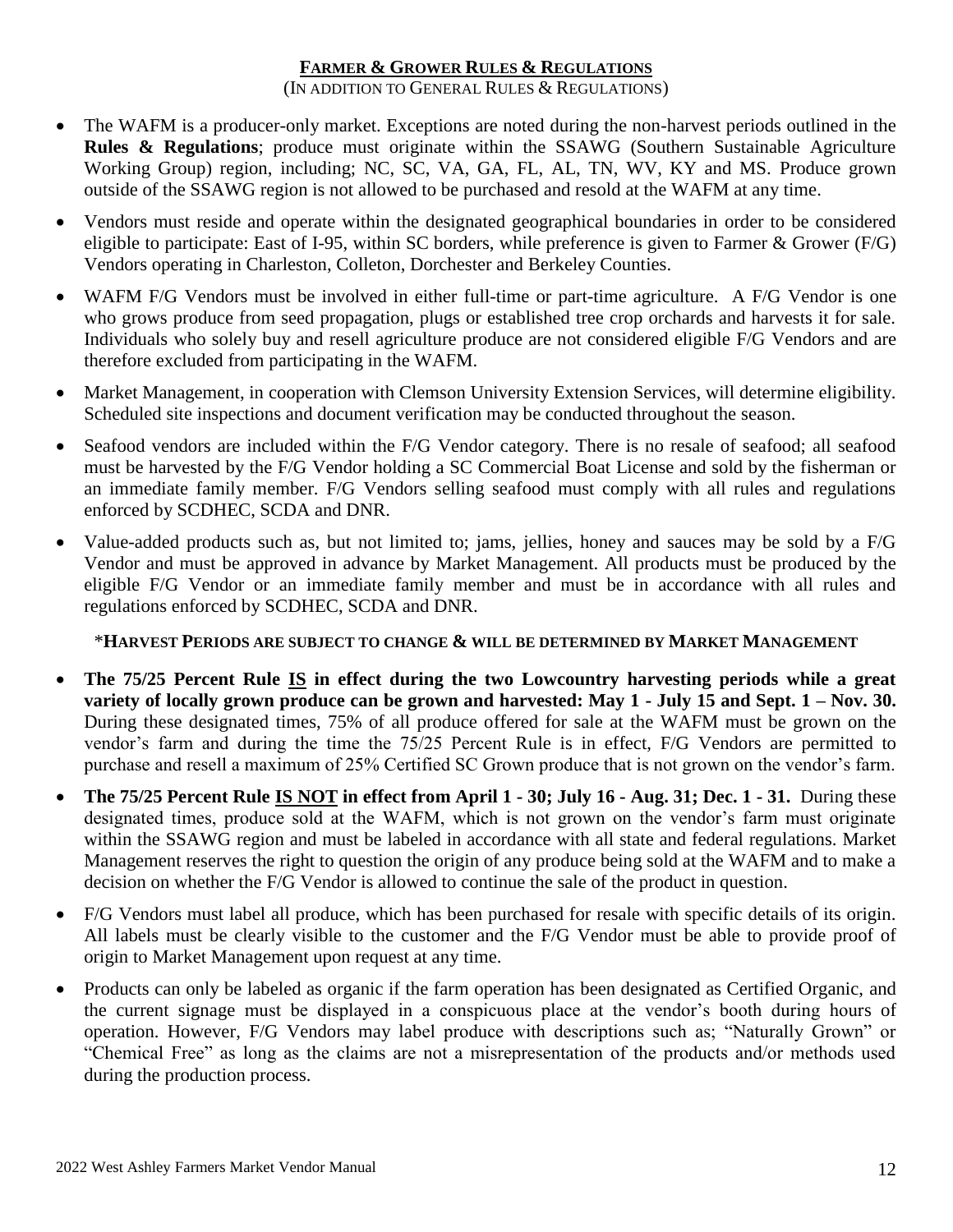# **General Information**

## **Information Booth**

Location may vary. The Information Booth operates at each market and has someone to answer questions during hours of operation. The Information Booth is intended to assists vendors and community members with specific questions and for Market Management to conduct business with vendors.

## **Pet/Animal Policy**

Vendors are not permitted to bring a pet/animal; exception is made for those with a Certified Service Animal which is legally defined in the Americans with Disabilities Act, 2010.

We ask all vendors to review the pet policies to be aware in the event that a customer brings a pet to the market. If customers do choose to bring a pet, we ask them to abide by the following rules to make a pet's visit to the market an enjoyable and safe experience for all:

- Pets must be kept on a short leash and by the owner's side at all times
- Pets must be kept away from produce, plants and other food products
- Be considerate—not everyone loves animals and some people are allergic to them
- $\bullet$  Pet owners must clean up all waste produced by their pet(s). Waste bags are located at the dog run area within Ackerman Park
- No pets are allowed on the athletic playing fields at any time
- Management reserves the right to request that owners remove pets from the market

## **Vendor Roster Publication**

The market supports an open policy in regards to publishing a vendor roster. The roster is posted on the CFM website and individual names released upon inquiry by the press or potential customers or pursuant to SC Freedom of Information Act request. Vendors must inform Market Management in the event they do not want specific information published. A vendor roster will not be shared or sold by Market Management to prospective markets or competitors for the purpose of soliciting vendors. Vendor information will be listed in various market materials such as, but not limited to, brochure and website.

### **NOT-FOR-PROFIT & COMMUNITY BOOTHS**

The City of Charleston is proud to offer limited space at the WAFM as a resource to other community-based Not-for-Profit Organizations. No sales are permitted from community booths. Priority is given to locally based organizations with a focus on agriculture, health and/or wellness. Terms and conditions for use of these spaces and on-site operation guidelines are outlined in the Not-For Profit application, which can be obtained from Market Management.

### **FIELDS-TO-FAMILIES & MASTER GARDENER**

The City of Charleston works with local social service agencies to establish the gleaning of food contributions at the close of each scheduled WAFM. These agencies are a great resource for distributing unsold product to the local community. Each organization has preprinted receipts to provide donors with a receipt for tax purposes. Some vendors take the extra step and put out a labeled box for customers to purchase produce to contribute to this cause. Master Gardener is in attendance to assist with gardening questions and other agricultural inquiries.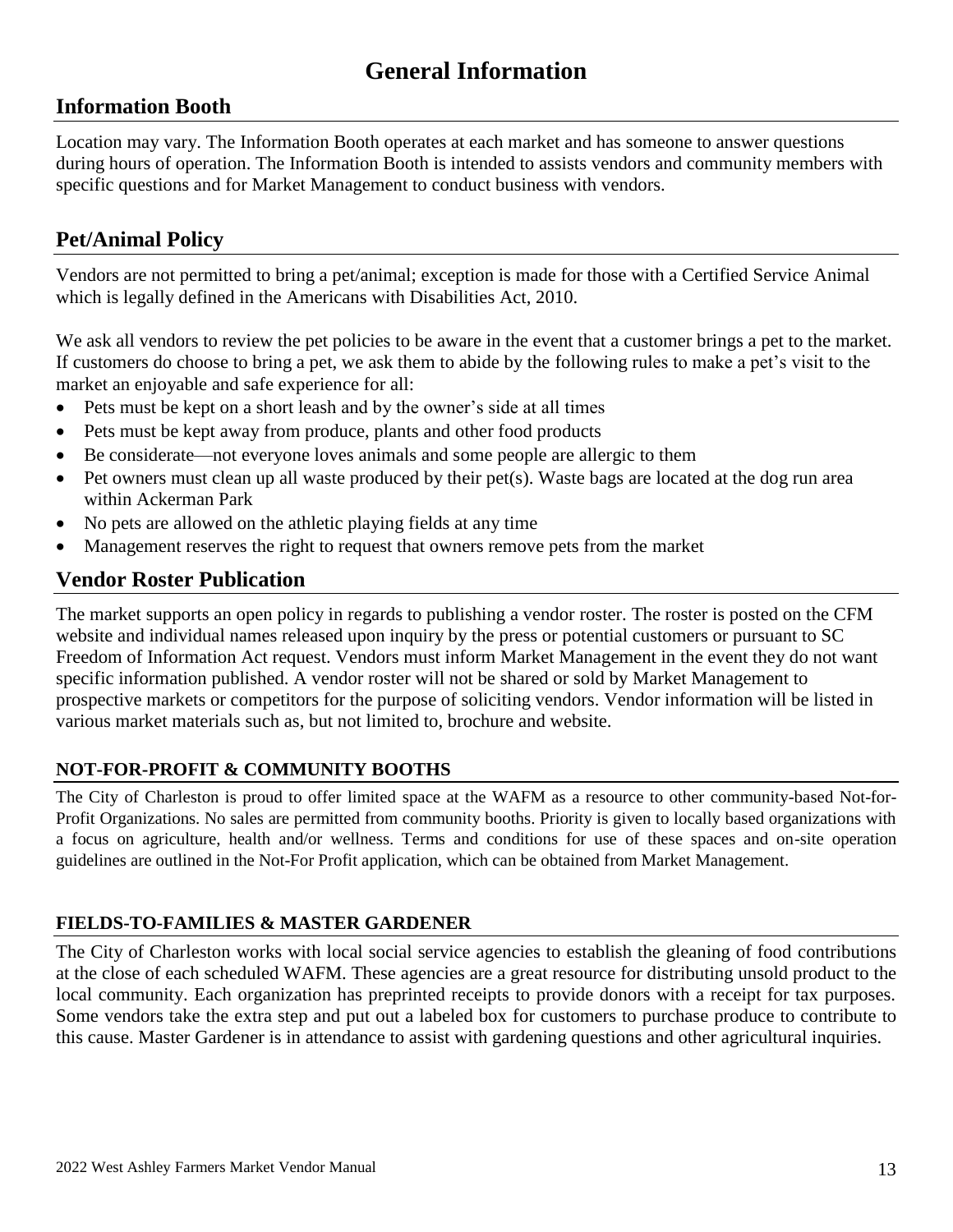## **Weather Related Cancellations**

**The market is open Rain or Shine**. However, since the market is an outdoor venue, Market Management reserves the right to close (with or without prior notification) if it is determined that severe weather conditions could compromise the safety of our participants. Please note the following information that might cause Market Management to cancel the market:

- An "Extreme Weather Warning" is issued by NOAA's (National Oceanic & Atmospheric Association) National Weather Service.
- If an "Extreme Weather Warning" is issued and a vendor decides to cancel, a 48-hour notice is unnecessary and the vendor will not be charged.
- Notice of cancellations will be announced as soon as a decision has been finalized and will either be by phone and/or email.
- In the event of a market day being cancelled by Management, vendors will be issued a refund of vendor fees if the market day is canceled in full.



## **Geographical Boundaries**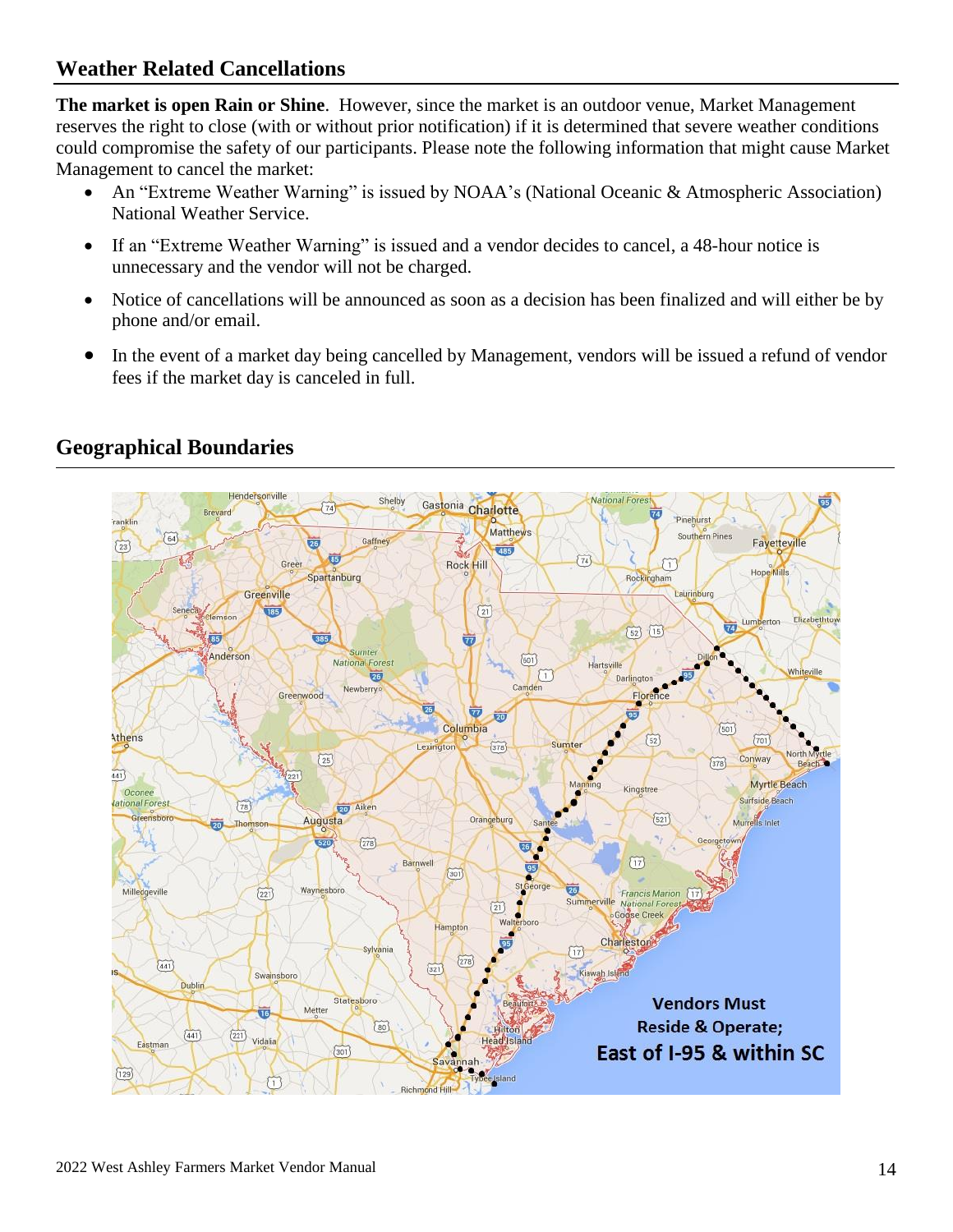

## **Retail Food Establishment Regulation 61-25 Revised: 2019**

## **Chapter 9 – Standards for Additional Retail Food Establishment Operations 9-11 South Carolina Farmers Markets, Seasonal Series & Remote Services**

This standard shall apply to the service of food and the requirements of food vendors participating in SC Farmers Markets, Seasonal Series, Remote Service Operations, or other events approved by the Department.

### **(A) Definitions.**

**(1) Community-based farmers market** means a market sponsored by a community or governmental organization either having been Certified by the South Carolina Department of Agriculture as a SC Certified Farmer's Market or a farmers market that meets the definition of the Farmers Market Coalition which states "A farmers market operates multiple times per year and is organized for the purpose of facilitating personal connections that create mutual benefits for local farmers, shoppers and communities and implements rule or guidelines of operation that ensure that the farmers market consists principally of farms selling directly to the public products that the farms have produced."

**(2) Seasonal series** means a regularly occurring event sponsored by a community or governmental organization for promoting local business, culture or other local specialties.

**(3) Remote service operation** means a permitted retail food establishment providing food to individual consumers at an indoor location by food employees of the retail food establishment who maintain control of the food service.

### **(B) General.**

**(1)** Retail food establishments at a seasonal series or community-based farmers market or remote service shall comply with all applicable sections of this regulation except as outlined in this standard.

**(2)** The Department may prohibit the distribution of certain time/temperature control for safety foods, and may modify specific requirements for physical facilities when, in the opinion of the Department, no health hazard will result.

**(3)** Permitted retail food establishments may be authorized by the Department to cook and serve food to the public at community farmers markets and/or seasonal series only two (2) days per week during one continuous period of time not to exceed six (6) hours.

**(4)** Community-based farmers market and seasonal series shall designate the days of the week food vendors are allowed to operate.

**(5)** Roadside produce stands and flea markets are not defined as a community-based farmers' market or seasonal series, and this standard shall not apply to those locations.

### **(C) Employees.**

**(1)** Retail food establishment employees shall not contact exposed, ready-to-eat-food with their bare hands and shall use suitable utensils such as deli tissue, spatulas, tongs, single-use gloves, or dispensing utensils.

**(2)** Personal clothing and belongings shall be stored in a designated place away from food preparation, food service, dry storage areas, utensils and single-use article storage, and utensil washing areas.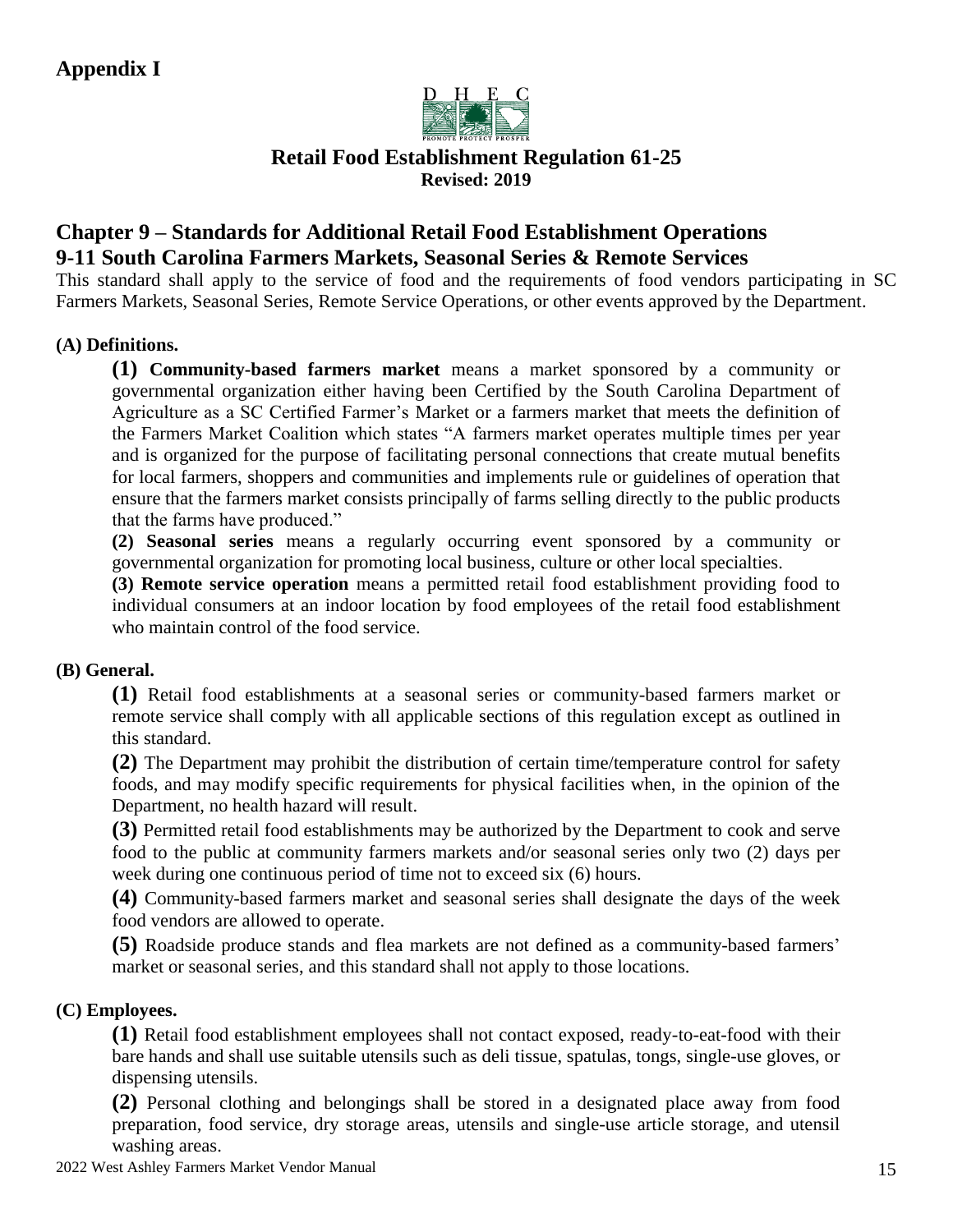#### **(D) Food.**

**(1)** Preparation of bulk food, including washing, slicing, peeling, and cutting, shall occur at the permitted retail food establishment.

**(2)** All food items shall be protected from contamination during transportation, storage, cooking, display, and service.

**(3)** All food vendors shall prepare, hold and serve food according to all applicable sections of Chapter 3, Food.

**(4)** Time/temperature for safety foods that have been cooked or are in hot holding at any point during the daily operating hours shall be discarded at the end of the day.

**(5)** Condiments shall be protected from contamination by being kept in dispensers that are designed to provide protection or offered in individual packages.

**(6)** Ice shall be obtained from an approved source, in closed single-service bags or approved covered containers and shall be protected from contamination.

**(7)** Ice used as a coolant for foods shall not be used for edible ice.

**(8)** Each retail food establishment shall have at least one temperature measuring device for checking temperatures of food that meets the following requirements:

**(a)** Able to be calibrated; and

**(c)** Appropriate for the food density being checked.

**(9)** Food shall be kept covered except during times of continuous serving or display.

**(10)** Covers or lids shall not be removed other than for monitoring, stirring, or adding additional ingredients.

### **(E) Construction.**

**(1)** Food preparation areas shall be provided with overhead protection and have adequate barriers (e.g., tables or equipment) to prevent the access to the area by the public.

**(2)** Equipment and utensils shall arrive clean, ready to use, and in sufficient quantities to conduct the activity.

**(3)** Equipment and utensils shall only be cleaned at the permitted retail food establishment.

**(4)** Only single-service articles shall be provided for use by the consumer.

### **(F) Handwashing Sinks.**

**(1)** Each food vendor shall have at least one (1) handwashing facility located at the individual vendor location that may be either:

**(a)** A portable handsink that provides water under pressure or

**(b)** A container of water with a spigot and catch bucket

**(2)** All handwashing facilities must have adequate water dispensing storage capacity to meet the demand for handwashing. The wastewater storage capacity must be larger than the water storage container.

**(3)** Handwashing facilities must include soap and disposable towels.

**(4)** Gloves and/or hand sanitizers shall not be allowed as a substitute for handwashing facilities.

## **(G) Water System.**

**(1)** Drinking water hoses shall be made from food grade materials and shall be a different color from hoses used for sewage.

**(2)** Drinking water hoses shall be capped or covered when not in use and shall be stored separately from sewage hoses.